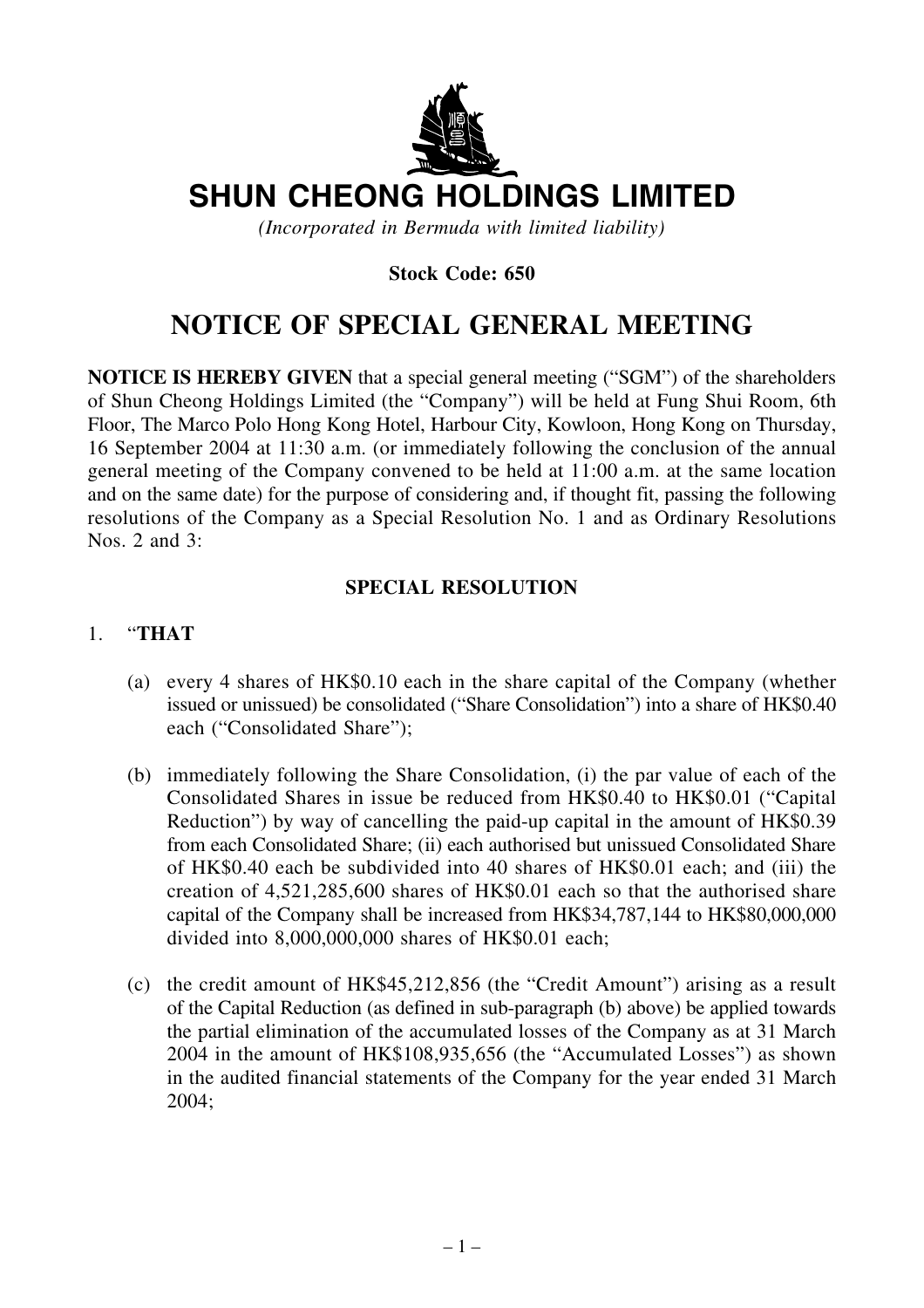- (d) the cancellation of the share premium account of HK\$110,631,927 and the application of the credit arising therefrom to eliminate the balance of the accumulated losses of the Company as at 31 March 2004 and to apply the remaining credit of HK\$46,909,127 arising therefrom to the Company's contributed surplus account; and
- (e) the directors of the Company ("Directors") be and are hereby authorised to do all acts and things which in their opinion are necessary to effect and implement any of the foregoing."

#### **ORDINARY RESOLUTIONS**

# 2. "**THAT**

- (a) the entering into the agreement ("Agreement") dated 10 August 2004 between Ever Billion Engineering Limited, a wholly-owned subsidiary of the Company, and Chinney Construction Company, Limited be approved and confirmed;
- (b) the annual cap of the Agreement for each of the three years to 31 March 2007 of HK\$120 million and that for the year ending 31 March 2008 of HK\$78 million be approved and confirmed; and
- (c) the Directors be and are hereby authorised to do all such acts and things which in their opinion are necessary to effect and implement any of the foregoing."

# 3. "**THAT**

- (a) subject to sub-paragraph (b) of this resolution, the exercise of the directors of the Company during the Relevant Period (as hereinafter defined) of all the powers of the Company to allot, issue and deal with additional shares in the capital of the Company and to make or grant offers, agreements and options, including warrants and securities convertible or exercisable into shares of the Company, which might require the exercise of such powers either during or after the Relevant Period, be and is hereby generally and unconditionally approved;
- (b) the aggregate nominal amount of the share capital allotted or agreed conditionally or unconditionally to be allotted (whether pursuant to an option or otherwise) by the directors of the Company pursuant to the approval in sub-paragraph (a) of this resolution, otherwise than pursuant to a Rights Issue (as hereinafter defined) or the exercise of subscription of conversion rights under the terms of any warrants of the Company or any securities which are convertible or exercisable into shares of the Company or any share option scheme or any scrip dividends or similar arrangement providing for the allotment of shares in lieu of the whole or part of a dividend on shares of the Company in accordance with the Bye-Laws of the Company or a specific authority granted by the shareholders of the Company in general meeting, shall not exceed 20% of the aggregate nominal amount of the issued share capital of the Company on the date of this resolution and this approval shall be limited accordingly; and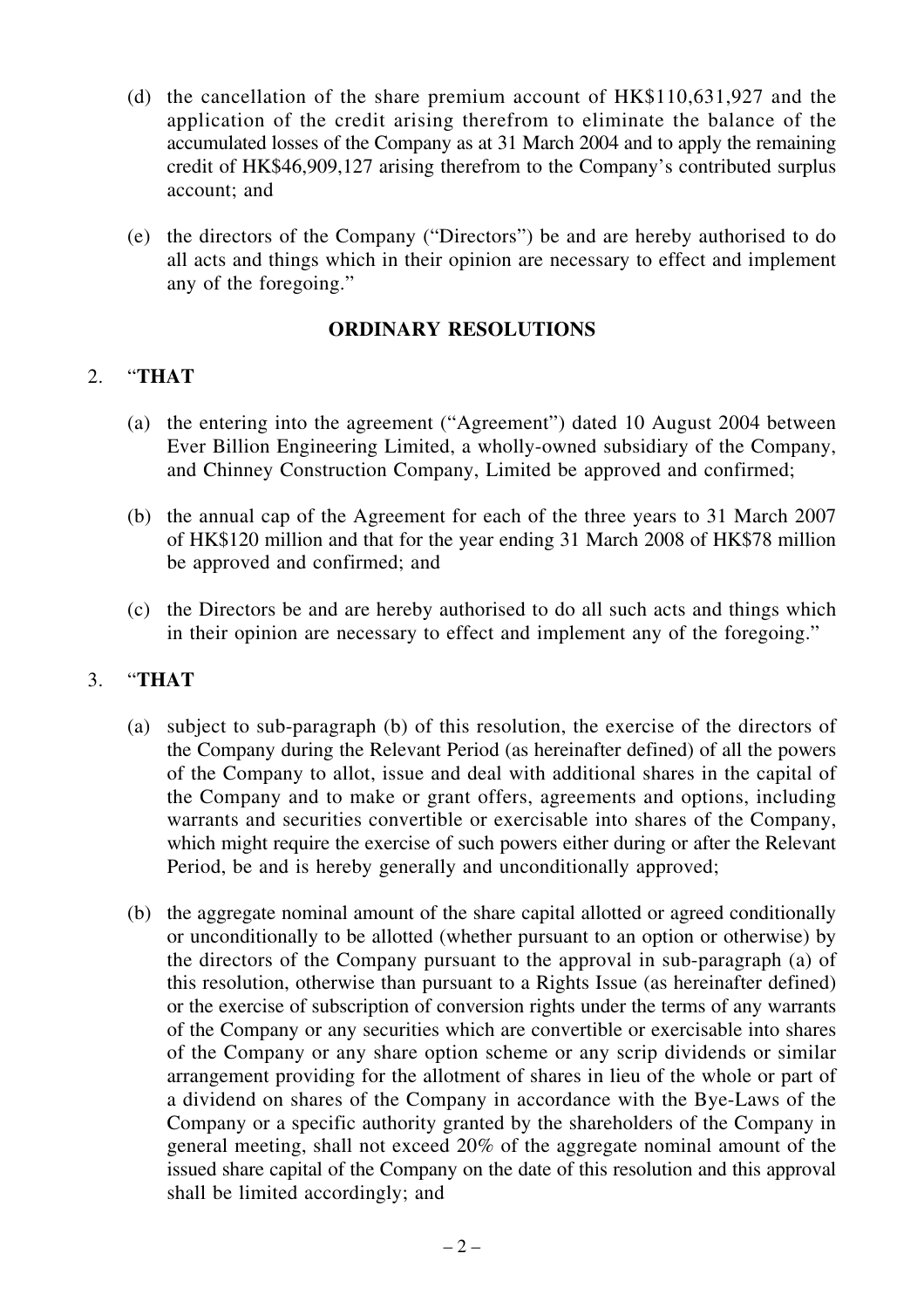(c) for the purpose of this resolution:

"Relevant Period" means the period form the passing of the resolution until whichever is the earliest of:

- (i) the conclusion of the next general meeting of the Company;
- (ii) the expiration of the period within which the next annual general meeting of the Company is required by the Bye-laws of the Company or any applicable law to be held; and
- (iii) the date on which the authority set out in this resolution is revoked or varied by an ordinary resolution in general meeting.

"Rights Issue" means an offer of shares in the Company, or any offer of warrants, options or other securities giving rights to subscribe for shares in the Company, open for a period fixed by the directors of the Company to holders of shares on the register on a fixed record date in proportion to their then holdings of such shares (subject to such exclusions or other arrangements as the directors of the Company, after making enquiry, may deem necessary or expedient in relation to fractional entitlements or having regard to any restrictions or obligations under the law of, or the requirements of, any recognised regulatory body or any stock exchange in any territory outside Hong Kong).

> By order of the Board **Wong Sai Wing, James** *Chairman*

Hong Kong, 24 August 2004

*Head Office and Principal Place of Business:* Flat 201, 2nd Floor Premier Centre 20 Cheung Shun Street Lai Chi Kok Kowloon Hong Kong